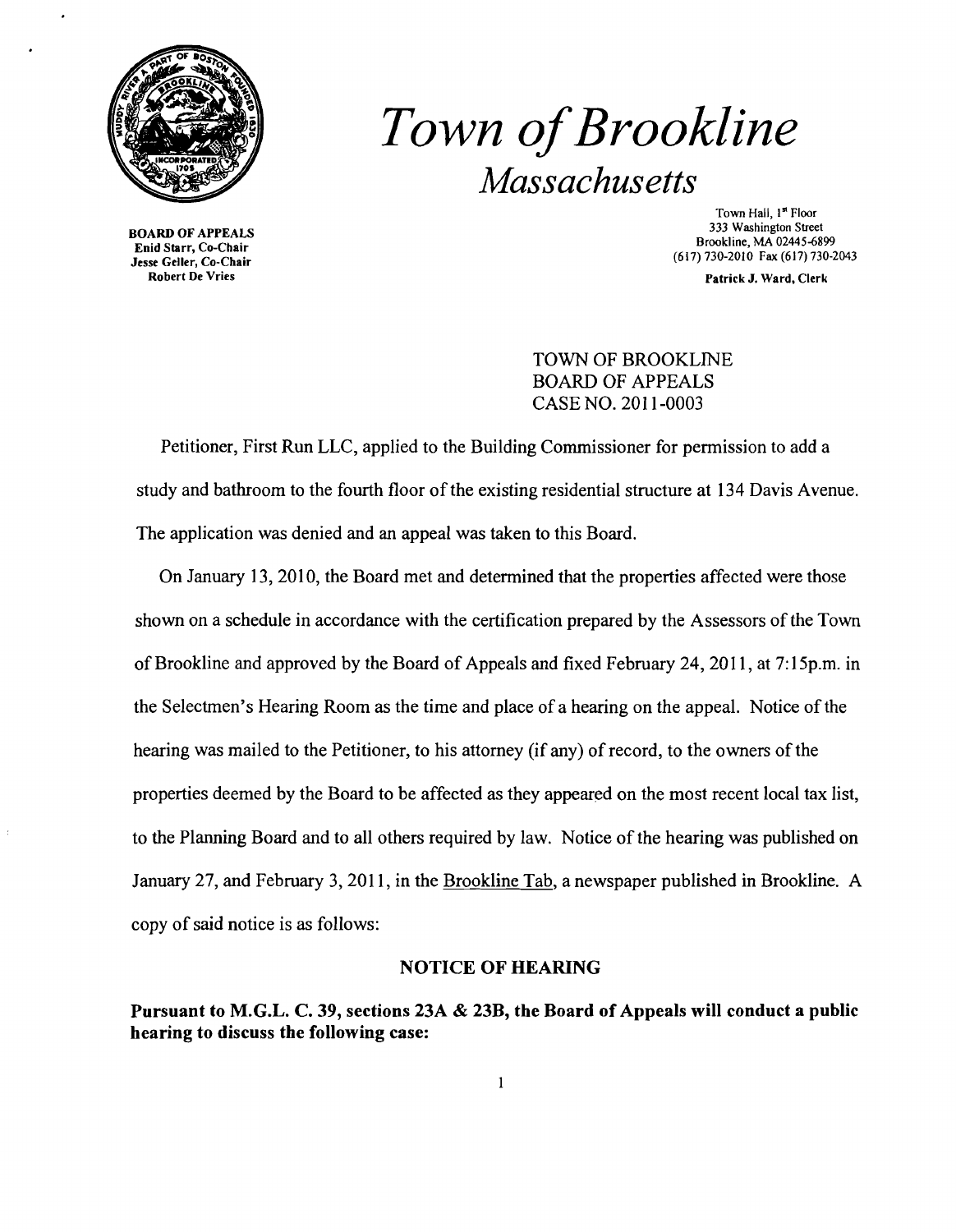Petitioner: First Run LLC Owner: First Run LLC Location of Premises: 134 Davis Avenue Date of Hearing: February 24, 2011 Time of Hearing: 7:15PM Place of Hearing: Selectmen's Hearing Room, 6th. floor

A public hearing will be held for a variance and/or special permit from:

- 1. 5.20; Floor Area Ratio, variance required.
- 2. 5.22.3.b.2); Exceptions to Maximum Floor Area Ratio Regulations for Residential Units, special permit required.
- 3. 5.43; Exceptions to Yard and Setback Regulations, special permit required
- 4. 5.90; Minimum Landscaped Open Space, variance required.
- 5. 8.02.2; Alteration or Extension, special permit required.

Ofthe Zoning By-Law to add a study and bathroom to the fourth floor of the existing structure at 134 Davis Avenue.

Said premise located in a T-5 (two-family and attached single-family) residence district.

*Hearings, once opened, may be continued by the Chair to a date and time certain. No further notice will be mailed to abutters or advertised in the TAB. Questions regarding whether a hearing has been continued, or the date and time ofany hearing may be directed to the Zoning Administrator at* 617-734-2134 *or check meeting calendar at:http://calendars.town.brookline.ma.usIMasterTownCalandarl?FormID=158.* 

*The Town of Brookline does not discriminate on the basis of disability in admission to, access to, or operations ofits programs, services or activities. Individuals who need auxiliary aidsfor effective communication in programs and services of the Town of Brookline are invited to make their needs known to the ADA Coordinator, Stephen Bressler, Town of Brookline, 11 Pierce Street, Brookline, MA 02445. Telephone:* (617) *730-2330,. TDD* (617) *730-2327.* 

## Enid Starr **Jesse Geller** Robert De Vries

At the time and place specified in the notice, this Board held a public hearing. Present at the

hearing was Chairman, Enid Starr and Board Members, Jesse Geller and Mark Zuroff. The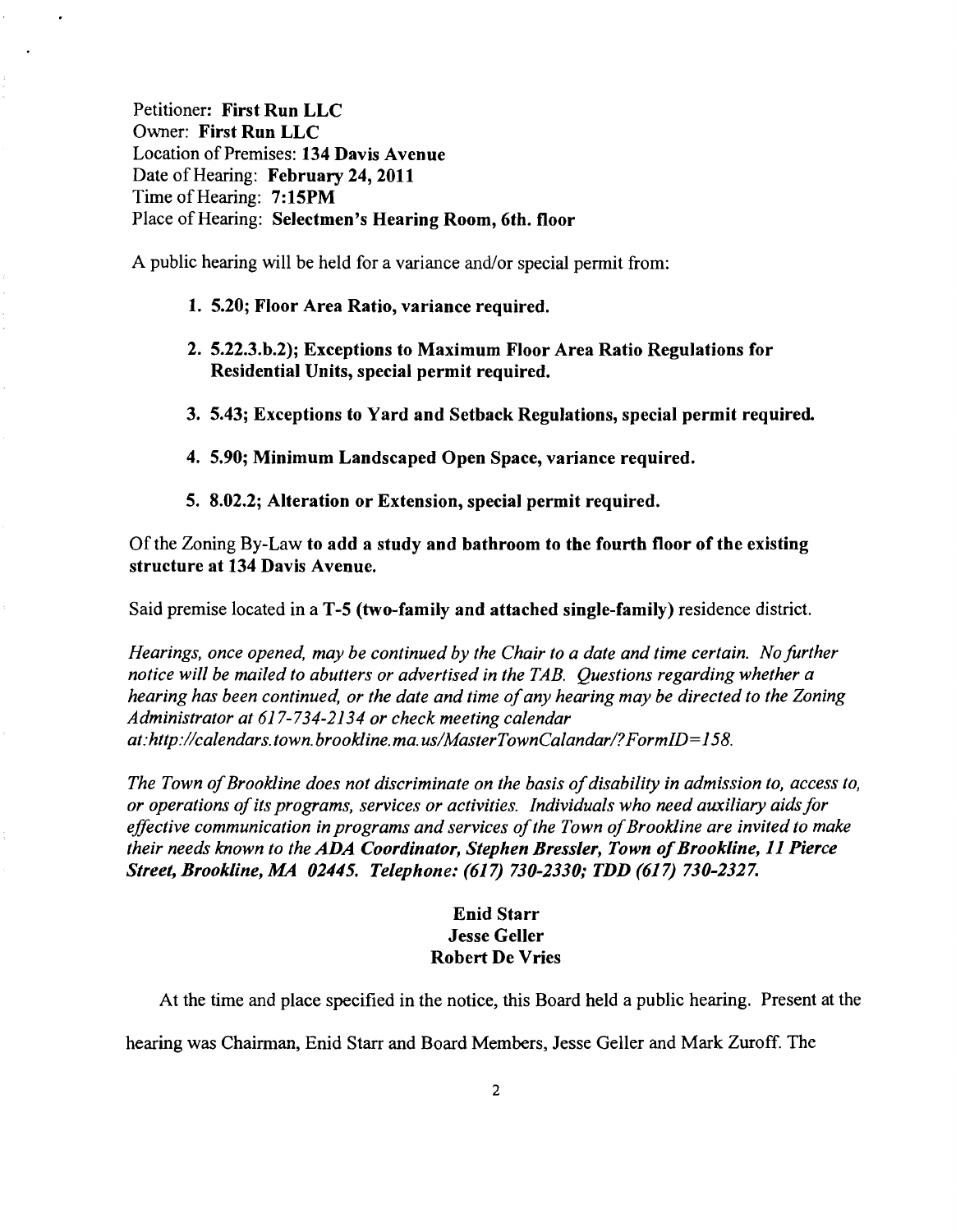Petitioner, was represented by Attorney Robert L. Allen Jr., 300 Washington Street #2 Brookline, MA 02445-6865.

Mr. Allen described 134 Davis Avenue as a  $3\frac{1}{2}$  story three-family dwelling located at the intersection of Davis Avenue and Elm Street. The property was constructed in 1900, and has a small parking area at the rear of the structure which is accessed by Elm Street. The attic of the building has two existing dormers, however it currently does not contain any finished area. The building is currently being renovated.

Mr. Allen said that his client, First Run LLC, is proposing to construct a second living room and bathroom in the attic for the use of the third floor unit. The new living room and bathroom will create an additional 239 s.f. of gross floor area and will be accessed by an existing stair in the rear of the structure. The new floor area will not require any exterior alterations to the structure as it makes use of the existing dormers for the stairs and a window for the living area.

The Chairman asked whether anyone in attendance wished to speak in favor or against the proposal. No one rose to speak.

Courtney Synowiec, planner, delivered the findings of the Planning Board.

| Section 5.20 – Floor Area Ratio              |
|----------------------------------------------|
| Section 5.90 – Minimum Landscaped Open Space |

| <b>Dimensional</b><br><b>Requirements</b> |              | <b>ENDENTAWAGO TAYAS</b><br><b>ASceciali</b> |              |              |           |
|-------------------------------------------|--------------|----------------------------------------------|--------------|--------------|-----------|
| <b>Floor Area Ratio</b>                   | l .O         | $\cdot$ .2                                   | 1.15         |              |           |
| (% of allowed)                            | 100%         | 120%                                         | 115%         | 120.2%       | Variance* |
| Floor Area (s.f.)                         | 4,020        | 4,824                                        | 4,622        | 4,833        |           |
| <b>Landscaped Open</b>                    | $1,447$ s.f. |                                              |              |              |           |
| <b>Space</b>                              | 30% of       |                                              | $1,455$ s.f. | $1,656$ s.f. | Complies  |
|                                           | g.f.a.       |                                              |              |              |           |

\* Under *Section 5.22.3.b.2* the Board of Appeals may grant a special permit in T districts for an increase in floor area, so long as the addition does not exceed 20% ofthe pennitted gross floor area. The applicant is proposing to construct 9 square feet of floor area in excess of 20% of the permitted gross floor area.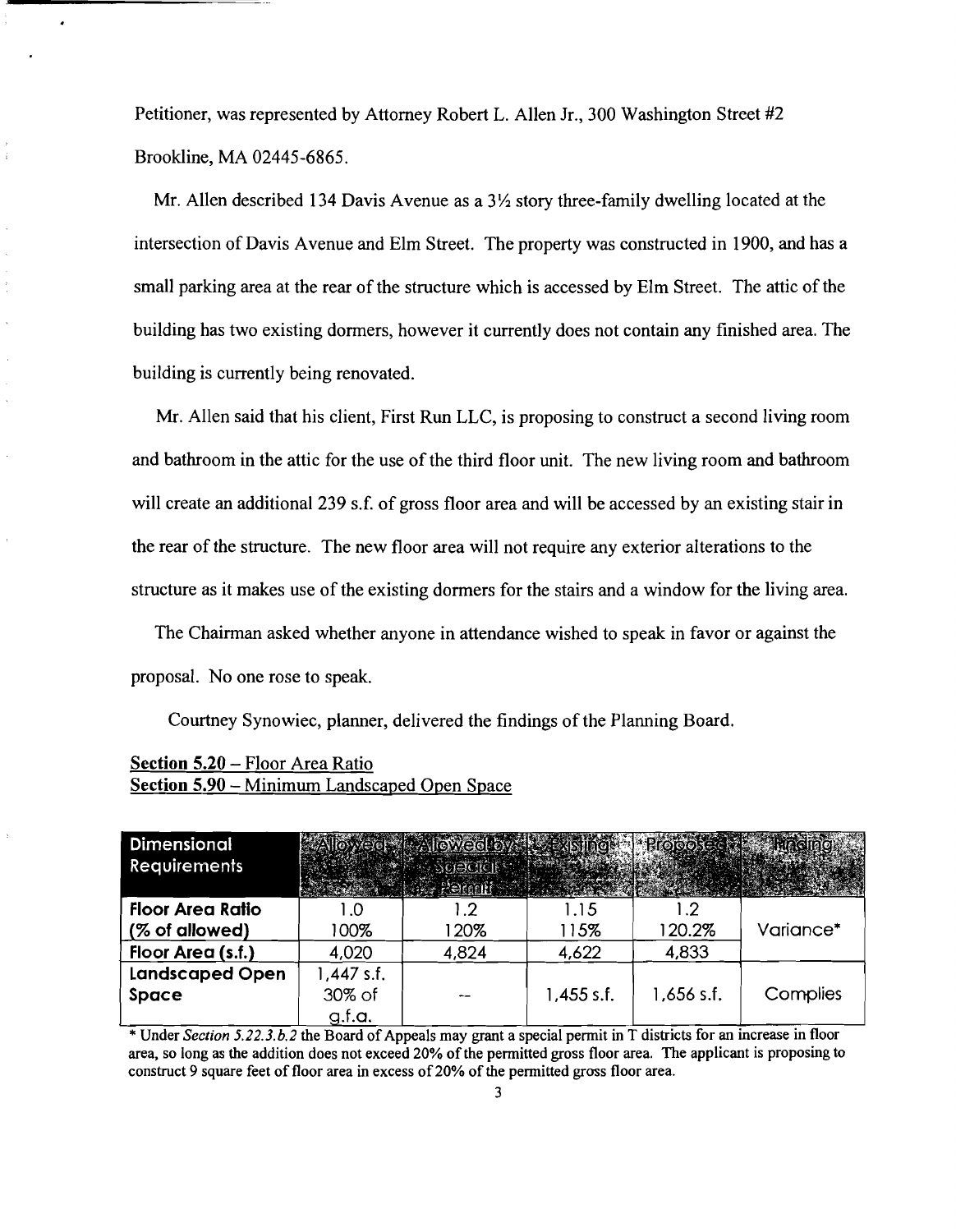## **Section 8.02.2-** Alteration or Extension

A special permit is required to alter a nonconforming structure or use. This structure is a nonconfonning three-family dwelling in a T-5 zoning district.

Ms. Synowiec reported that the Planning Board was generally supportive of a proposal to construct a secondary living room in the attic of this three-family dwelling, but the proposal should be modified slightly to comply with the floor area ratio special permit provisions of the Zoning By-law. The proposal does not require any alterations to the building's exterior envelope, making use of its existing dormers; however as currently designed it exceeds the total square footage allowed by special pennit by a minimal amount. This area should be reduced so that it complies with the special permit limits, and the applicant has indicated willingness to do so. Additionally, the proposed site plan indicates an increase in landscaped open space, however the plan is not clear regarding what areas of the property are landscaped. The applicant has described the addition of a patio, vegetative ground cover, and new shrubbery around the side and front of the building, as well as around the parking area. The Board appreciates any increase in landscaping, and a landscape plan showing both existing and proposed landscaped areas should be submitted for staff review prior to the issuance of a building permit. Therefore, should the applicant revise the proposal so that relief for the dwelling's additional square footage can be given by special pennit rather than by variance, the Planning Board recommends approval of the plans by Leonardi Aray Architects, dated 12/2/10, subject to the following conditions:

<sup>1.</sup> Prior to the issuance of a building permit, the applicant shall submit final floor plans and an FAR analysis certified by a registered architect, indicating the dwelling's final gross floor area will not exceed 4,824 s.f., subject to the review and approval of the Assistant Director of Regulatory Planning.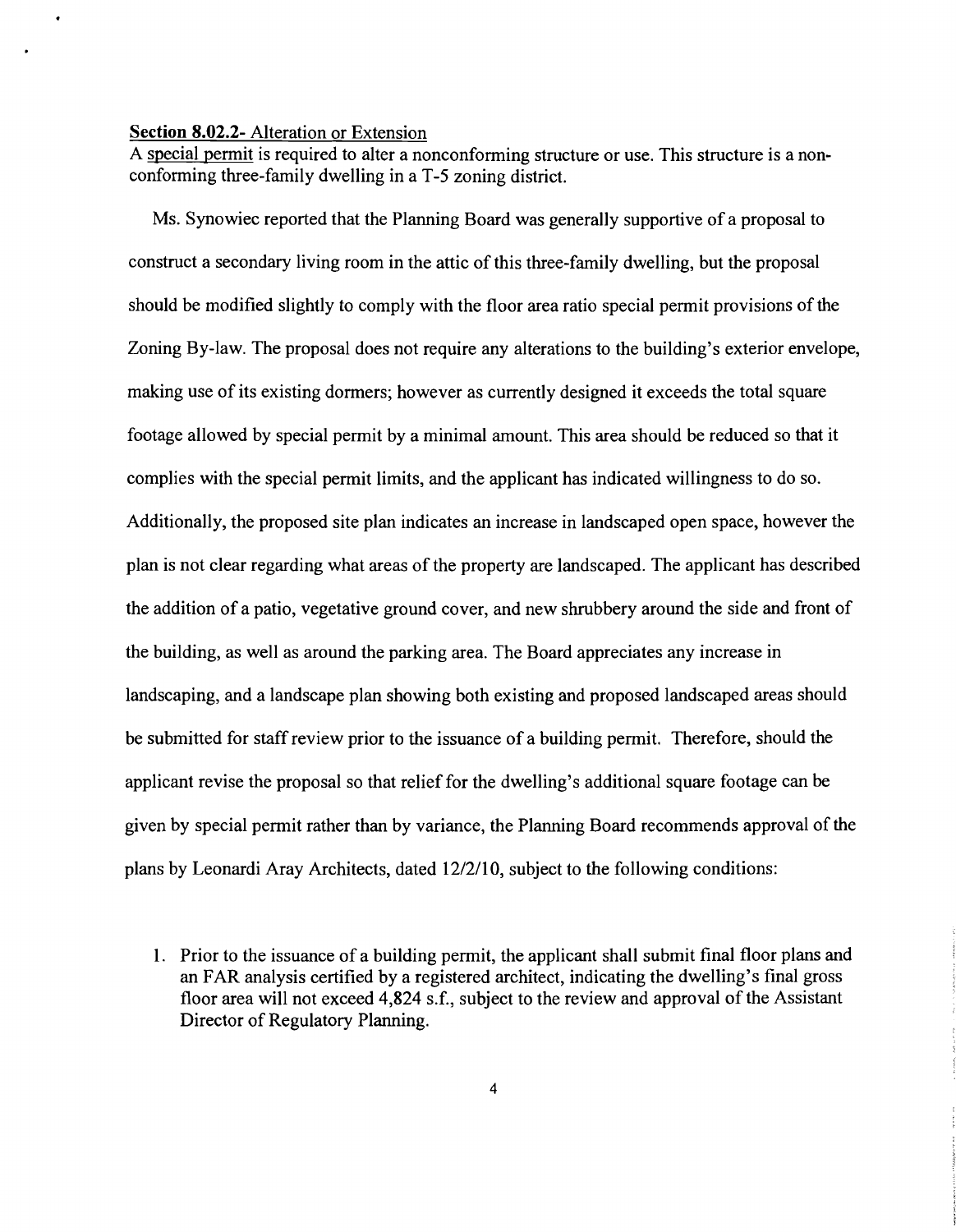- 2. Prior to the issuance of a building permit, the applicant shall submit a landscape plan indicating all existing and proposed landscaped open space on the property, subject to the review and approval of the Assistant Director of Regulatory Planning.
- 3. Prior to issuance of a building permit, the applicant shall submit to the Building Commissioner for review and approval for conformance to the Board of Appeals decision: I) a final site plan, stamped and signed by a registered engineer or land surveyor; 2) final floor plans, stamped and signed by a registered architect; and 3) evidence the Board of Appeals decision has been recorded at the Registry of Deeds.

The Chairman then called upon Michael Shepard, Building Commissioner, to deliver the comments of the Building Department. Mr. Shepard referring to the photographs in the Planning Board report, commented on the quality of the renovations undertaken by the contractor on the subject property. Mr. Shepard said that the contractor worked hard to reduce the potential living area on the fourth floor to be at the 20% allowed by special permit. He commented that FAR is one way to control the mass of a structure and that the requested extra space will have no impact on the external appearance of the property. Mr. Shepard said that the Building Department was supportive of the proposal as well as the conditions recommended by the Planning Board.

During deliberations, Board Members agreed that the proposal including the counterbalancing amenities would be an improvement to the property.

The Board, having deliberated on this matter and having considered the foregoing testimony, concludes that all the requested relief could be granted by special permit. The Board found that that the petitioner has satisfied the requirements necessary for relief under **Sections** 5.22.3.b.2, 8.02.2, and **9.05** of the Zoning By-Law and made the following specific findings pursuant to **Section 9.05** of the Zoning By-Law:

a. The specific site is an appropriate location for such a use, structure, or condition.